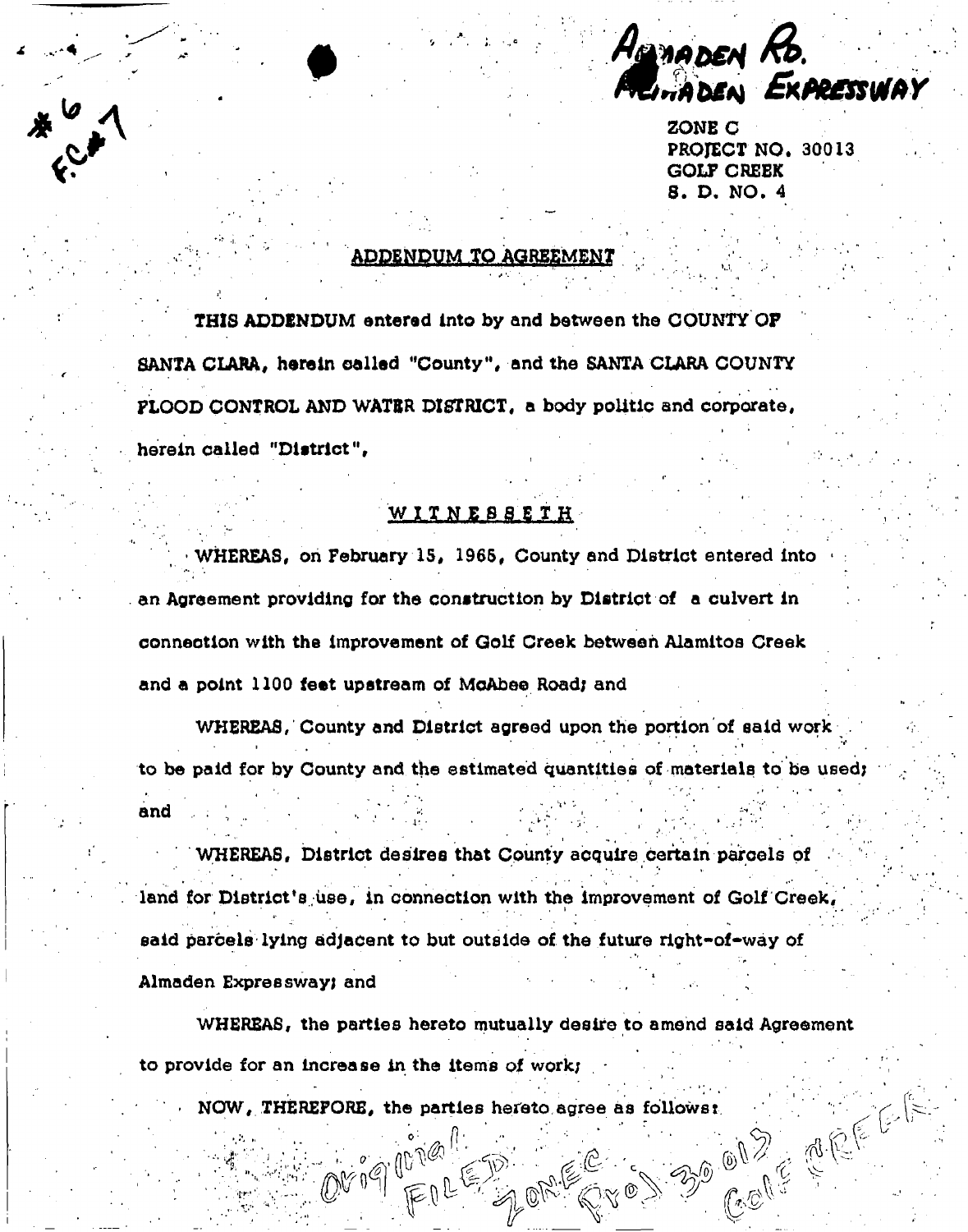1, County will proceed with the appraisal and acquisition of . three parcels which are contiguous to County's Almaden Expressway Parcels numbered 2862-6, 2862-34, 2862-35.

2; The estimated cost of these acquisitions Is approximately **\$20,000.00.** 

3; District agrees to reimburse County for the actual acquisition costs at such time as the acquisition Is complete.

4, That Paragraph No. 3 Is amended In the following particulars

onlyi

ADD i

By

| Traffic Control - Almaden Road |  | Lump Sum        |
|--------------------------------|--|-----------------|
| Standard Manholes              |  | $l$ each        |
| Catch Basins                   |  | l each          |
| Metal Guard Rail               |  | 100 Lineal Peet |

IN WITNESS WHEREOF, the parties hereto have caused this Addendum

to Agreement to be executed by their respective officers duly authorized as

| followsi: By COUNTY on | JUN 2 1 1966 | and by |  |  |
|------------------------|--------------|--------|--|--|
|                        | JUN 2.2 1965 |        |  |  |
| DISTRICT on            |              |        |  |  |

COUNTY OP SANTA CLARA

Bv

Chairman of Board of Supervisors

(COUNTY)

SANTA CLARA COUNTY FLOOD CONTROL AND WATER DISTRICT \

**Bv** 

Chairman of Board of Supervisors

ATTEST: JEAN PULLAN, Clerk of the Board of Supervisors (iblSTRICT)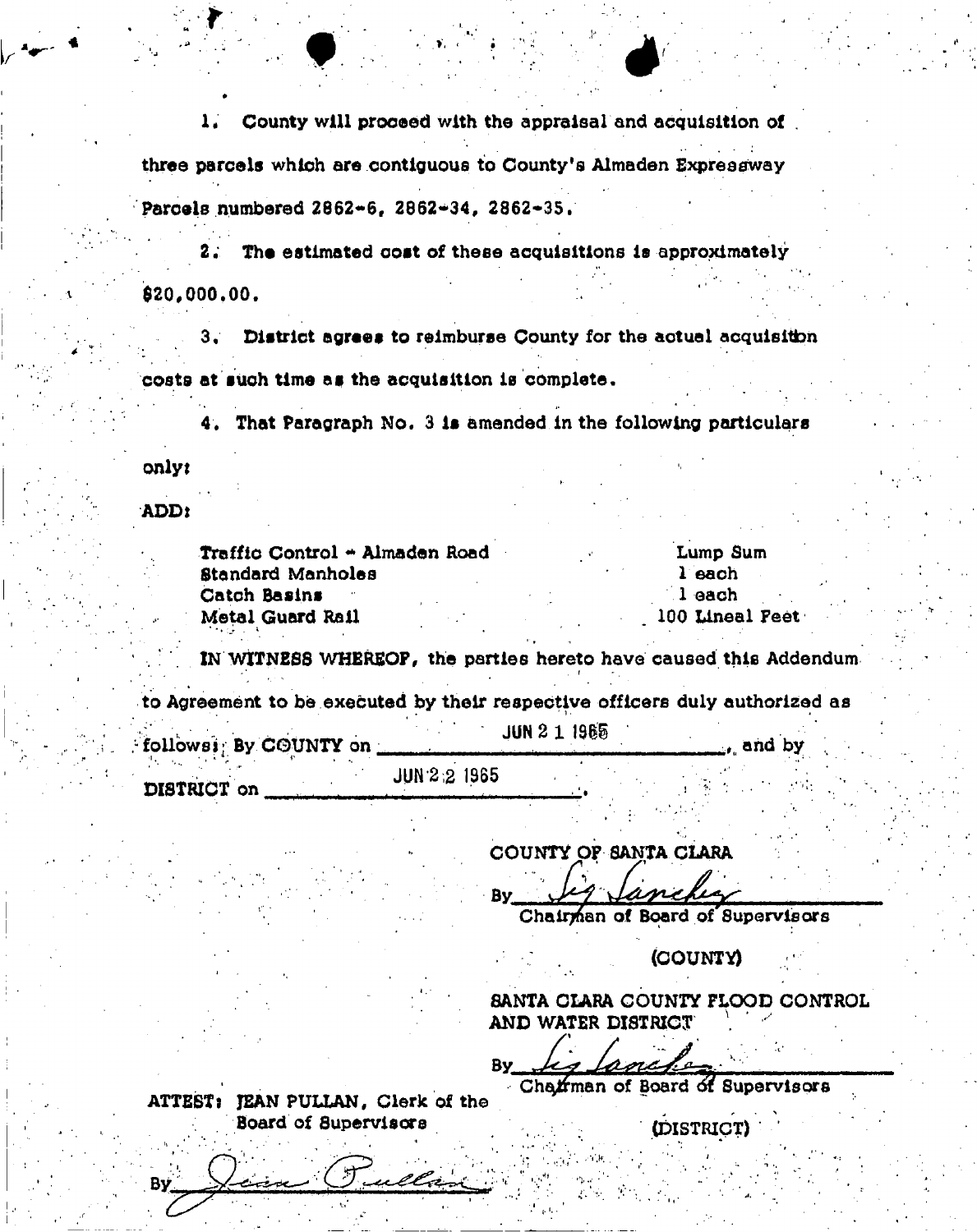ALMADEI ED MOND

ZONE C PROJECT NO. 30013 GOLF CREEK S.D. NO. 4

## AGREEMENT

 $\begin{array}{c}\n\epsilon \neq 4 \\
\epsilon \neq 3\n\end{array}$ 

THE FOLLOWING AGREEMENT **Is made and entered into On**   $FEB + 5.198t'$ , by and between the County of Santa Clara, hereinafter referred to aa "County", and the SANTA CLARA COUNTY FLOOD CONTROL AND WATER DISTRICT, hereinafter referred to as "District

WHEREAS, District is in the process of developing plans for the construction of Golf Creek between Alamitos Creek and 1100 feet upstream from McAbee Road; and,

WHEREAS, County is willing to share in the cost of such construction project to the extent that such costs would be borne by the County for the construction of culverts at Almaden Road and Redmond Road for Golf Creek according to County plans; and,

WHEREAS, the District will provide all the engineering involved, including that of benefit to the County.

NOW, THEREFORE, IT IS HEREBY AGREED by and between the parties hereto as follows:

1, District agrees to cause said culvert and appurtenances to be constructed in accordance with District's plans and in the course of this construction to complete certain work as more specifically set forth below.

2, It is agreed that the District's plans shall be subject to approval of the County.

3, County agrees to pay the District for the cost of doing that portion of the work which would have normally been done by the County in constructing said culverts according to County's plans based on the

Orig is in Dolf Creek Gen file